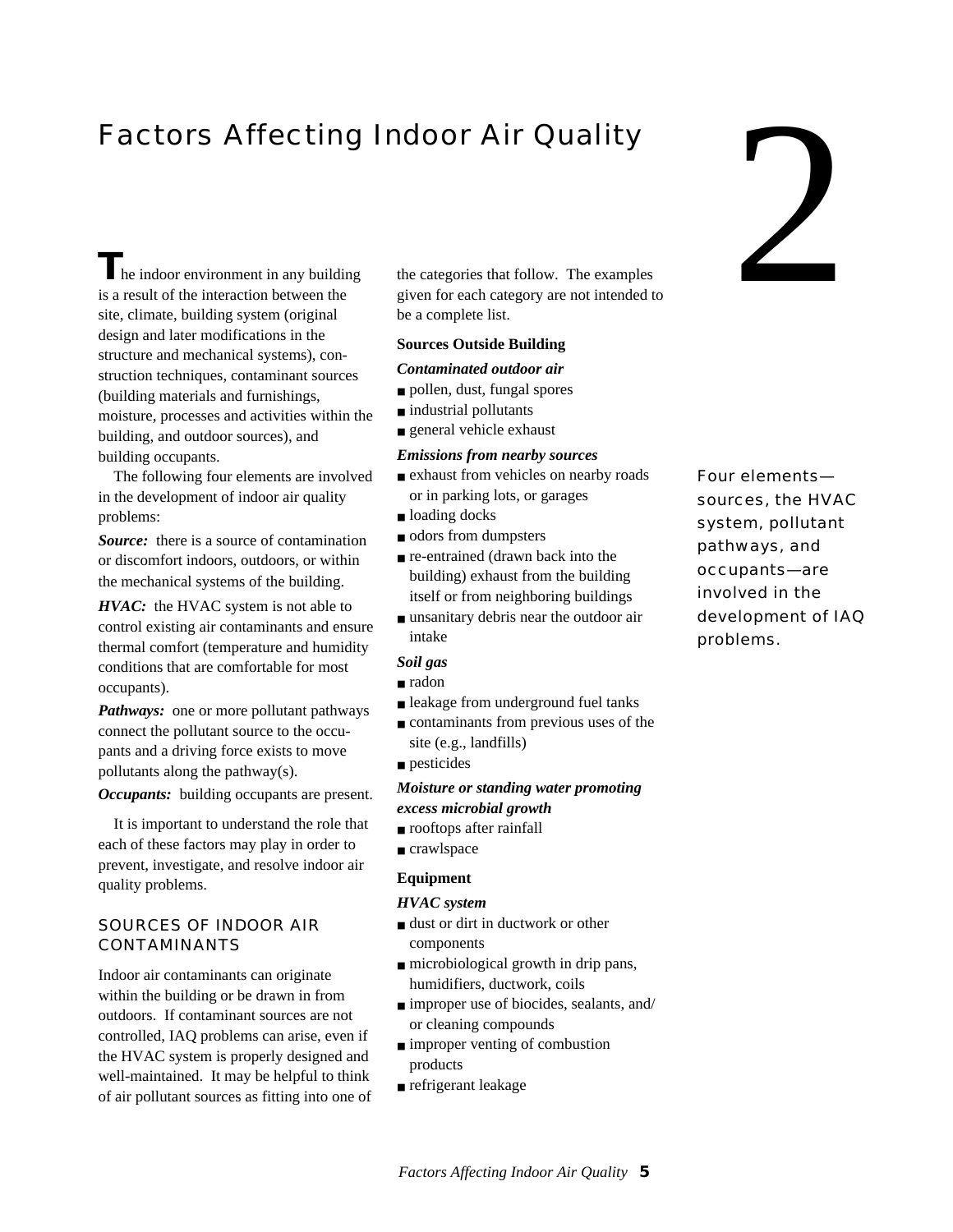## *Non-HVAC equipment*

- n emissions from office equipment (volatile organic compounds, ozone)
- supplies (solvents, toners, ammonia)
- n emissions from shops, labs, cleaning processes
- n elevator motors and other mechanical systems

# **Human Activities**

## *Personal activities*

- smoking
- n cooking
- body odor
- cosmetic odors

#### *Housekeeping activities*

- cleaning materials and procedures
- n emissions from stored supplies or trash
- use of deodorizers and fragrances
- airborne dust or dirt (e.g., circulated by sweeping and vacuuming)

#### *Maintenance activities*

- microorganisms in mist from improperly maintained cooling towers
- airborne dust or dirt
- volatile organic compounds from use of paint, caulk, adhesives, and other products
- pesticides from pest control activities
- n emissions from stored supplies

## **Building Components and Furnishings**

## *Locations that produce or collect dust or fibers*

- n textured surfaces such as carpeting, curtains, and other textiles
- n open shelving
- n old or deteriorated furnishings
- materials containing damaged asbestos

## *Unsanitary conditions and water damage*

- microbiological growth on or in soiled or water-damaged furnishings
- microbiological growth in areas of surface condensation
- standing water from clogged or poorly designed drains
- dry traps that allow the passage of sewer gas

## *Chemicals released from building components or furnishings*

- volatile organic compounds or
- n inorganic compounds

## **Other Sources**

#### *Accidental events*

- spills of water or other liquids
- microbiological growth due to flooding or to leaks from roofs, piping
- fire damage (soot, PCBs from electrical equipment, odors)

#### *Special use areas and mixed use buildings*

- smoking lounges
- laboratories
- print shops, art rooms
- n exercise rooms
- beauty salons
- n food preparation areas

#### *Redecorating/remodeling/repair activities*

- $n$  emissions from new furnishings
- dust and fibers from demolition
- odors and volatile organic and inorganic compounds from paint, caulk, adhesives
- microbiologicals released from demolition or remodeling activities

Indoor air often contains a variety of contaminants at concentrations that are far below any standards or guidelines for occupational exposure. Given our present knowledge, it is difficult to relate complaints of specific health effects to exposures to specific pollutant concentrations, especially since the significant exposures may be to low levels of pollutant mixtures.

# HVAC SYSTEM DESIGN AND **OPERATION**

The HVAC system includes all heating, cooling, and ventilation equipment serving a building: furnaces or boilers, chillers, cooling towers, air handling units, exhaust fans, ductwork, filters, steam (or heating water) piping. Most of the HVAC discussion in this document applies both to central HVAC systems and to individual components used as stand-alone units.

Given our present knowledge, it is difficult to relate complaints of specific health effects to exposures to specific pollutant concentrations, especially since the significant exposures may be to low levels of pollutant mixtures.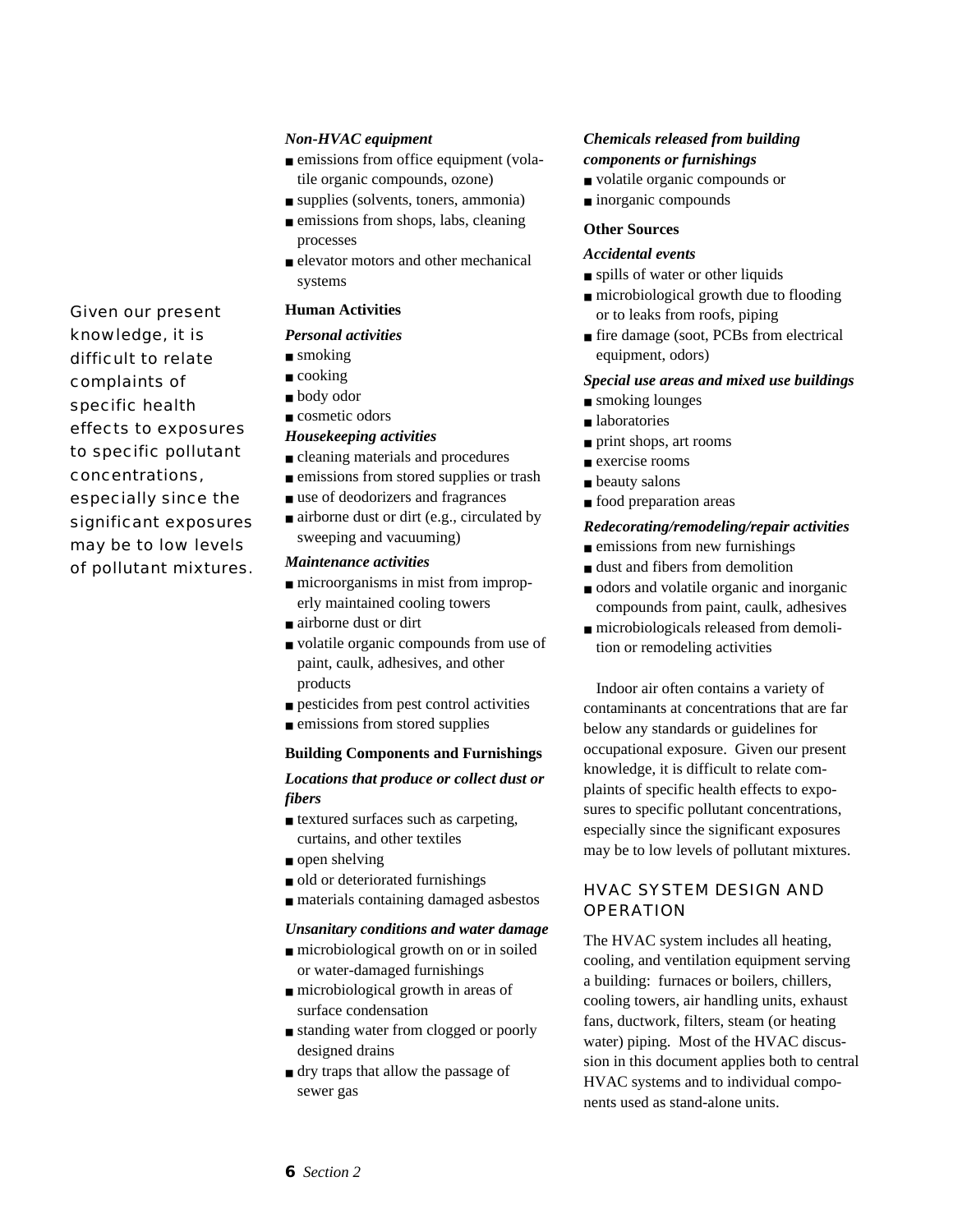A properly designed and functioning HVAC system:

- provides thermal comfort
- distributes adequate amounts of outdoor air to meet ventilation needs of all building occupants
- n isolates and removes odors and contaminants through pressure control, filtration, and exhaust fans

# Thermal Comfort

A number of variables interact to determine whether people are comfortable with the temperature of the indoor air. The activity level, age, and physiology of each person affect the thermal comfort requirements of that individual. The American Society of Heating, Refrigerating, and Air-Conditioning Engineers (ASHRAE) Standard 55-1981 describes the temperature and humidity ranges that are comfortable for most people engaged in largely sedentary activities. That information is summarized on page 57. The ASHRAE standard assumes "normal" indoor clothing. Added layers of clothing reduce the rate of heat loss.

Uniformity of temperature is important to comfort. When the heating and cooling needs of rooms within a single zone change at different rates, rooms that are served by a single thermostat may be at different temperatures. Temperature stratification is a common problem caused by convection, the tendency of light, warm air to rise and heavier, cooler air to sink. If air is not properly mixed by the ventilation system, the temperature near the ceiling can be several degrees warmer than at floor level. Even if air is properly mixed, uninsulated floors over unheated spaces can create discomfort in some climate zones. Large fluctuations of indoor temperature can also occur when controls have a wide "dead band" (a temperature range within which neither heating nor cooling takes place).

Radiant heat transfer may cause people located near very hot or very cold surfaces to be uncomfortable even though the thermostat setting and the measured air temperature are within the comfort range. Buildings with large window areas sometimes have acute problems of discomfort due to radiant heat gains and losses, with the locations of complaints shifting during the day as the sun angle changes. Large vertical surfaces can also produce a significant flow of naturally-convecting air, producing complaints of draftiness. Adding insulation to walls helps to moderate the temperature of interior wall surfaces. Closing curtains reduces heating from direct sunlight and isolates building occupants from exposure to window surfaces (which, lacking insulation, are likely to be much hotter or colder than the walls).

Humidity is a factor in thermal comfort. Raising relative humidity reduces the ability to lose heat through perspiration and evaporation, so that the effect is similar to raising the temperature. Humidity extremes can also create other IAQ problems. Excessively high or low relative humidities can produce discomfort, while high relative humidities can promote the growth of mold and mildew (see *Appendix C*).

# Ventilation to Meet Occupant Needs

Most air handling units distribute a blend of outdoor air and recirculated indoor air. HVAC designs may also include units that introduce 100% outdoor air or that simply transfer air within the building. Uncontrolled quantities of outdoor air enter buildings by infiltration through windows, doors, and gaps in the exterior construction. Thermal comfort and ventilation needs are met by supplying "conditioned" air (a blend of outdoor and recirculated air that has been filtered, heated or cooled, and sometimes humidified or dehumidified).

A number of variables, including personal activity levels, uniformity of temperature, radiant heat gain or loss, and humidity, interact to determine whether people are comfortable with the temperature of the indoor air.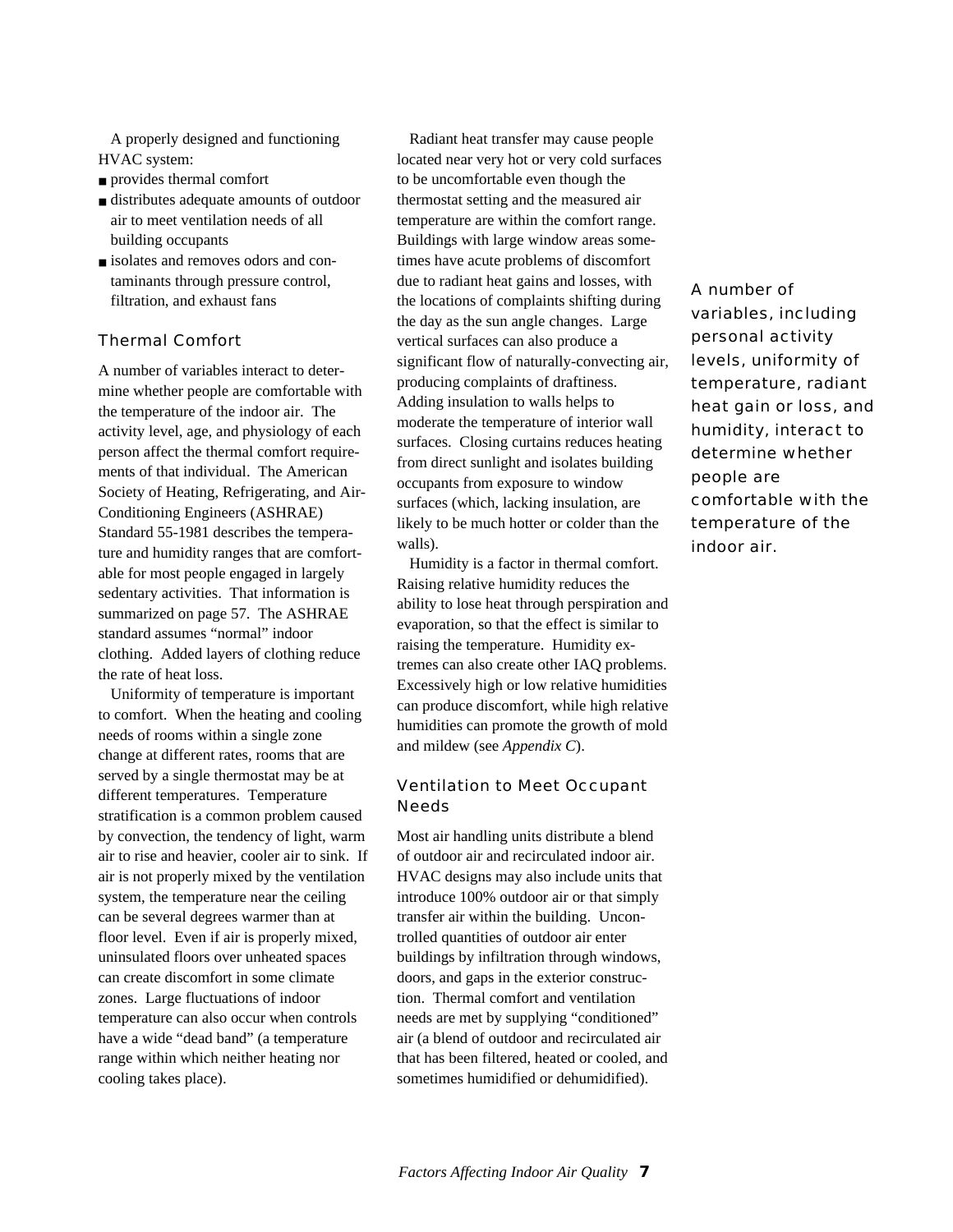The amount of outdoor air considered adequate for proper ventilation has varied substantially over time. The current guideline issued by ASHRAE is Standard 62-1989.

Large buildings often have interior ("core") spaces in which constant cooling is required to compensate for heat generated by occupants, equipment, and lighting, while perimeter rooms may require heating or cooling depending on outdoor conditions.

Two of the most common HVAC designs used in modern public and commercial buildings are **constant volume** and **variable air volume** systems. Constant volume systems are designed to provide a constant airflow and to vary the air temperature to meet heating and cooling needs. The percentage of outdoor air may be held constant, but is often controlled either manually or automatically to vary with outdoor temperature and humidity. Controls may include a minimum setting that should allow the system to meet ventilation guidelines for outdoor air quantities under design conditions.

Variable air volume (VAV) systems condition supply air to a constant temperature and ensure thermal comfort by varying the airflow to occupied spaces. Most early VAV systems did not allow control of the outdoor air quantity, so that a decreasing amount of outdoor air was provided as the flow of supply air was reduced. Some more recent designs ensure a minimum supply of outdoor air with static pressure devices in the outdoor air stream. Additional energy-conserving features such as economizer control or heat recovery are also found in some buildings.

Good quality design, installation, and testing and balancing are critically important to the proper operation of all types of HVAC systems, especially VAV systems, as are regular inspections and maintenance. (See *Appendix B* for further discussion of HVAC system types.)

The amount of outdoor air considered adequate for proper ventilation has varied substantially over time. The current guideline issued by ASHRAE is ASHRAE Standard 62-1989. The building code that was in force when your building HVAC

system was designed may well have established a lower amount of ventilation (in cubic feet of outdoor air per minute per person) than is currently recommended. (A table of outdoor air quantities recommended by ASHRAE is reproduced on page 136 in *Appendix B.* Note that other important aspects of the standard are not included in this table.)

# Control of Odors and Contaminants

One technique for controlling odors and contaminants is to dilute them with outdoor air. Dilution can work only if there is a consistent and appropriate flow of supply air that mixes effectively with room air. The term "ventilation efficiency" is used to describe the ability of the ventilation system to distribute supply air and remove internally generated pollutants. Researchers are currently studying ways to measure ventilation efficiency and interpret the results of those measurements.

Another technique for isolating odors and contaminants is to design and operate the HVAC system so that pressure relationships between rooms are controlled. This control is accomplished by adjusting the air quantities that are supplied to and removed from each room. If more air is supplied to a room than is exhausted, the excess air leaks out of the space and the room is said to be under **positive pressure**. If less air is supplied than is exhausted, air is pulled into the space and the room is said to be under **negative pressure**.

Control of pressure relationships is critically important in mixed use buildings or buildings with special use areas. Lobbies and buildings in general are often designed to operate under positive pressure to prevent or minimize the infiltration of unconditioned air, with its potential to cause drafts and introduce dust, dirt, and thermal discomfort. Without proper operation and maintenance, these pressure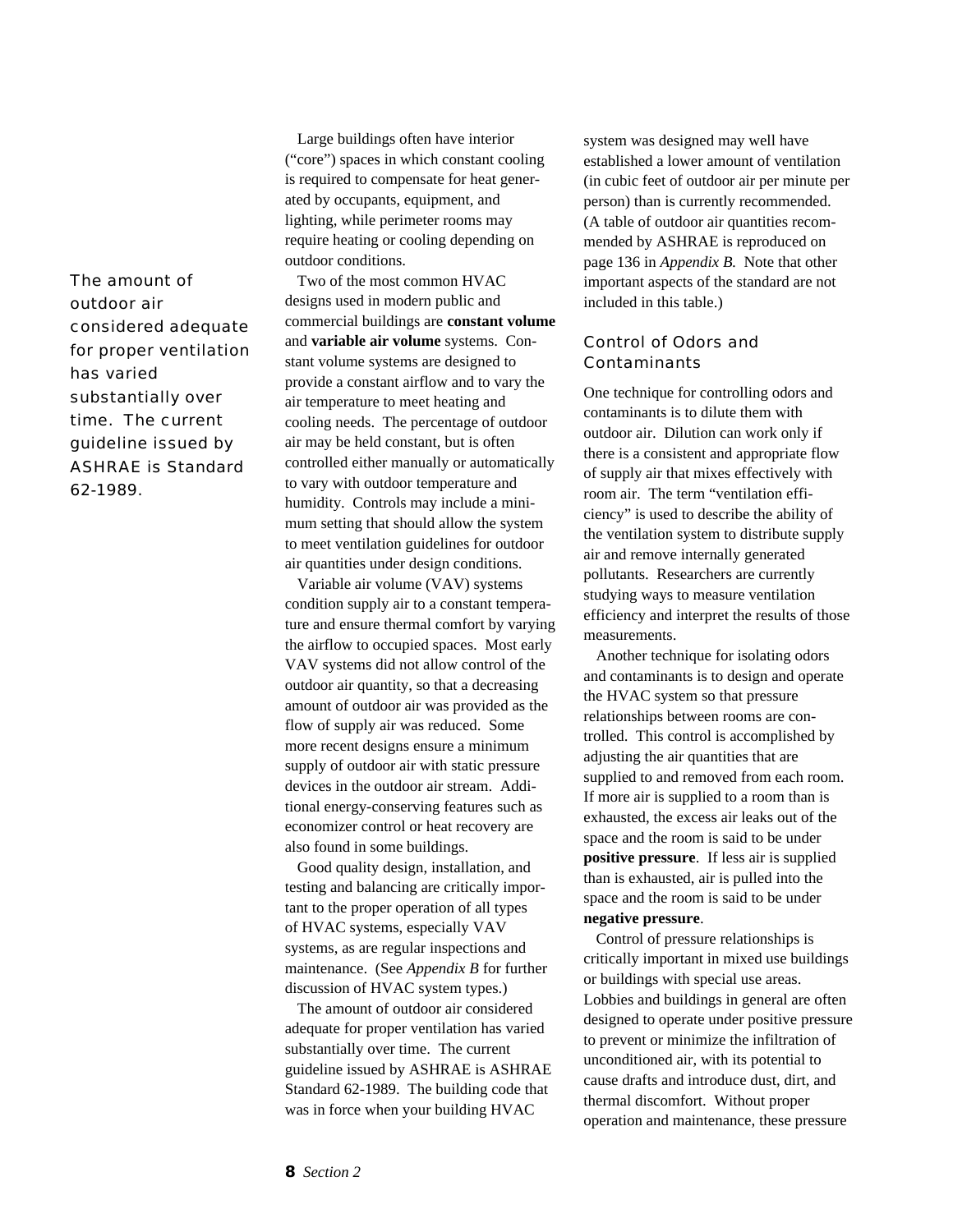differences are not likely to remain as originally designed.

A third technique is to use local exhaust systems (sometimes known as dedicated exhaust ventilation systems) to isolate and remove contaminants by maintaining negative pressure in the area around the contaminant source. Local exhaust can be linked to the operation of a particular piece of equipment (such as a kitchen range) or used to treat an entire room (such as a smoking lounge or custodial closet). Air should be exhausted to the outdoors, **not** recirculated, from locations which produce significant odors and high concentrations of contaminants (such as copy rooms, bathrooms, kitchens, and beauty salons).

Spaces where local exhaust is used must be provided with make-up air and the local exhaust must function in coordination with the rest of the ventilation system. Under some circumstances, it may be acceptable to transfer conditioned air from relatively clean parts of a building to comparatively dirty areas and use it as make-up air for a local exhaust system. Such a transfer can achieve significant energy savings.

Air cleaning and filtration devices designed to control contaminants are found as components of HVAC systems (for example, filter boxes in ductwork) and can also be installed as independent units. The effectiveness of air cleaning depends upon proper equipment selection, installation, operation, and maintenance. Caution should be used in evaluating the many new technological developments in the field of air cleaning and filtration.

# POLLUTANT PATHWAYS AND DRIVING FORCES

Airflow patterns in buildings result from the combined action of mechanical ventilation systems, human activity, and natural forces. Pressure differentials created by these forces move airborne contaminants from areas of relatively higher pressure to areas of relatively lower pressure through any available openings.

The HVAC system is generally the predominant pathway and driving force for air movement in buildings. However, all of a building's components (walls, ceilings, floors, penetrations, HVAC equipment, and occupants) interact to affect the distribution of contaminants.



For example, as air moves from supply registers or diffusers to return air grilles, it is diverted or obstructed by partitions, walls, and furnishings, and redirected by openings that provide pathways for air movement. On a localized basis, the movement of people has a major impact on the movement of pollutants. Some of the pathways change as doors and windows open and close. It is useful to think of the entire building — the rooms and the connections (e.g., chases, corridors, stairways, elevator shafts) between them as part of the air distribution system.

Natural forces exert an important influence on air movement between zones and between the building's interior and exterior. Both the **stack effect** and **wind** can overpower a building's mechanical system and disrupt air circulation and ventilation, especially if the building envelope is leaky.

Stack effect is the pressure driven flow produced by convection (the tendency of

Chases, crawlspaces, and other hidden spaces can be both sources and pathways for pollutants.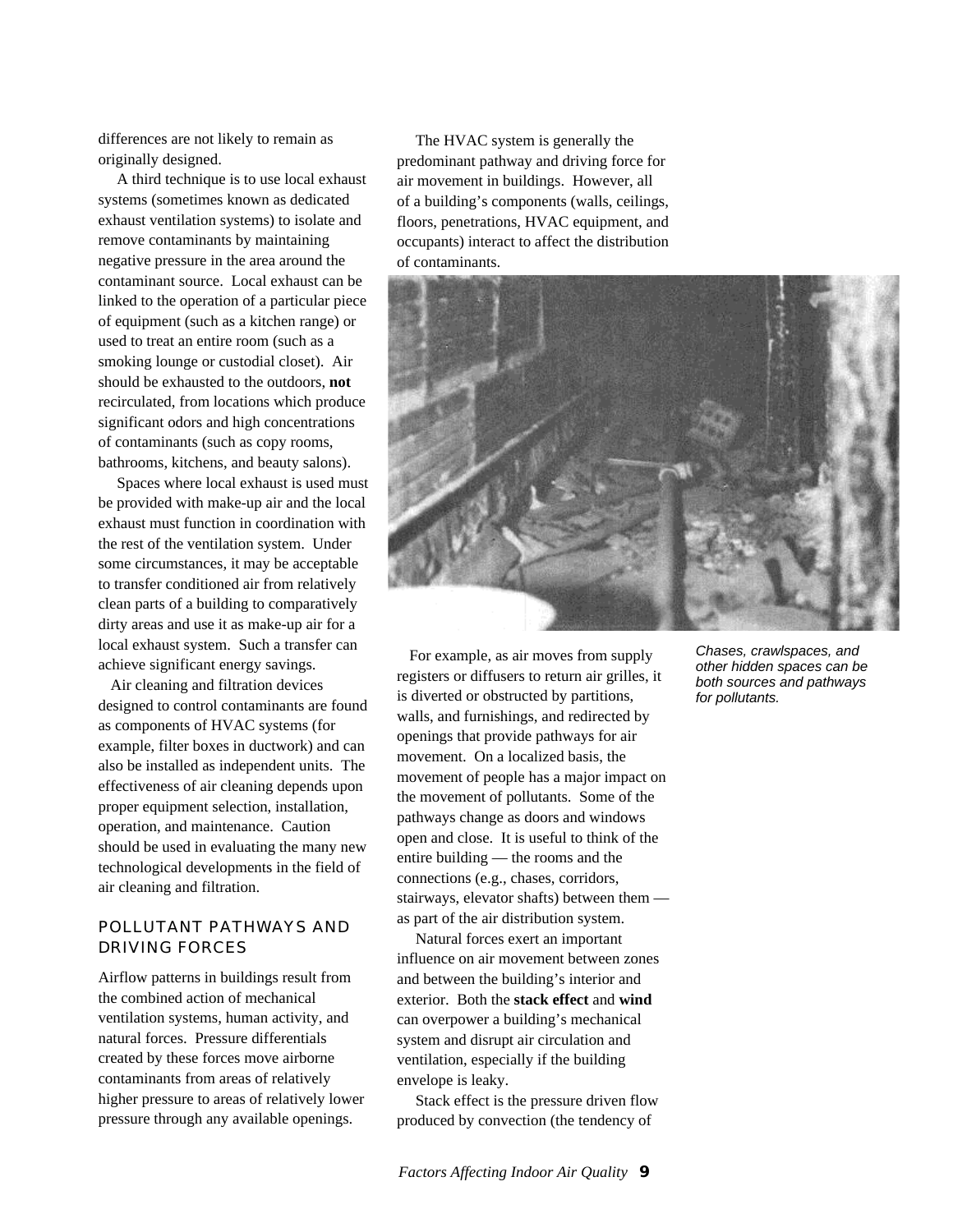The basic principle of air movement from areas of relatively higher pressure to areas of relatively lower pressure can produce many patterns of contaminant distribution.

warm air to rise). The stack effect exists whenever there is an indoor-outdoor temperature difference and becomes stronger as the temperature difference increases. As heated air escapes from upper levels of the building, indoor air moves from lower to upper floors, and replacement outdoor air is drawn into openings at the lower levels of buildings. Stack effect airflow can transport contaminants between floors by way of stairwells, elevator shafts, utility chases, or other openings.

Wind effects are transient, creating local areas of high pressure (on the windward side) and low pressure (on the leeward side) of buildings. Depending on the leakage openings in the building exterior, wind can affect the pressure relationships within and between rooms.

The basic principle of air movement from areas of relatively higher pressure to areas of relatively lower pressure can produce many patterns of contaminant distribution, including:

- $n$  local circulation in the room containing the pollutant source
- air movement into adjacent spaces that are under lower pressure (*Note*: Even if two rooms are both under positive pressure compared to the outdoors, one room is usually at a lower pressure than the other.)
- $n$  recirculation of air within the zone containing the pollutant source or in adjacent zones where return systems overlap
- movement from lower to upper levels of the building
- air movement into the building through either infiltration of outdoor air or reentry of exhaust air

 Air moves from areas of higher pressure to areas of lower pressure through any available openings. A small crack or hole can admit significant amounts of air if the pressure differentials are high enough (which may be very difficult to assess.)

Even when the building as a whole is maintained under positive pressure, there is always some location (for example, the outdoor air intake) that is under negative pressure relative to the outdoors. Entry of contaminants may be intermittent, occurring only when the wind blows from the direction of the pollutant source. The interaction between pollutant pathways and intermittent or variable driving forces can lead to a single source causing IAQ complaints in areas of the building that are distant from each other and from the source.

## BUILDING OCCUPANTS

The term "building occupants" is generally used in this document to describe people who spend extended time periods (e.g., a full workday) in the building. Clients and visitors are also occupants; they may have different tolerances and expectations from those who spend their entire workdays in the building, and are likely to be more sensitive to odors.

Groups that may be particularly susceptible to effects of indoor air contaminants include, but are not limited to:

- allergic or asthmatic individuals
- people with respiratory disease
- people whose immune systems are suppressed due to chemotherapy, radiation therapy, disease, or other causes
- contact lens wearers

 Some other groups are particularly vulnerable to exposures of certain pollutants or pollutant mixtures. For example, people with heart disease may be more affected by exposure at lower levels of carbon monoxide than healthy individuals. Children exposed to environmental tobacco smoke have been shown to be at higher risk of respiratory illnesses and those exposed to nitrogen dioxide have been shown to be at higher risk from respiratory infections.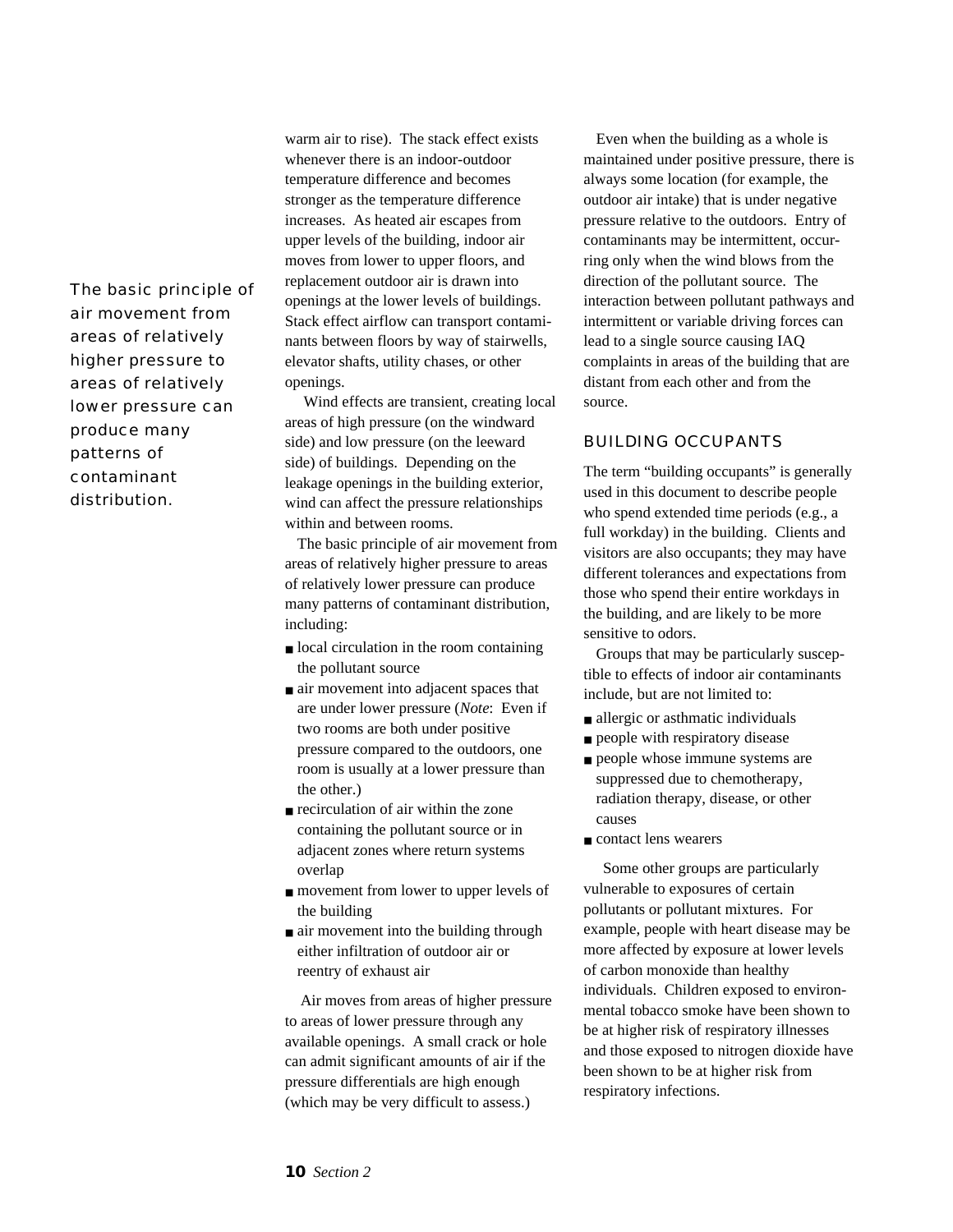Because of varying sensitivity among people, one individual may react to a particular IAQ problem while surrounding occupants have no ill effects. (Symptoms that are limited to a single person can also occur when only one work station receives the bulk of the pollutant dose.) In other cases, complaints may be widespread.

A single indoor air pollutant or problem can trigger different reactions in different people. Some may not be affected at all. Information about the types of symptoms can sometimes lead directly to solutions. However, symptom information is more likely to be useful for identifying the timing and conditions under which problems occur.

# Types of Symptoms and Complaints

The effects of IAQ problems are often nonspecific symptoms rather than clearly defined illnesses. Symptoms commonly attributed to IAQ problems include:

- headache
- fatigue
- shortness of breath
- sinus congestion
- n cough
- sneezing
- eye, nose, and throat irritation
- skin irritation
- dizziness
- n nausea

All of these symptoms, however, may also be caused by other factors, and are not necessarily due to air quality deficiencies.

"Health" and "comfort" are used to describe a spectrum of physical sensations. For example, when the air in a room is slightly too warm for a person's activity level, that person may experience mild discomfort. If the temperature continues to rise, discomfort increases and symptoms such as fatigue, stuffiness, and headaches can appear.

Some complaints by building occupants are clearly related to the discomfort end of the spectrum. One of the most common IAQ complaints is that "there's a funny smell in here." Odors are often associated with a perception of poor air quality, whether or not they cause symptoms. Environmental stressors such as improper lighting, noise, vibration, overcrowding, ergonomic stressors, and job-related psychosocial problems (such as job stress) can produce symptoms that are similar to those associated with poor air quality.

The term **sick building syndrome (SBS)** is sometimes used to describe cases in which building occupants experience acute health and comfort effects that are apparently linked to the time they spend in the building, but in which no specific illness or cause can be identified. The complaints may be localized in a particular room or zone or may be widespread throughout the building. Many different symptoms have been associated with SBS, including respiratory complaints, irritation, and fatigue. Analysis of air samples often fails to detect high concentrations of specific contaminants. The problem may be caused by any or all of the following:

- n the combined effects of multiple pollutants at low concentrations
- other environmental stressors (e.g., overheating, poor lighting, noise)
- ergonomic stressors
- job-related psychosocial stressors (e.g., overcrowding, labor-management problems)
- unknown factors

**Building-related illness (BRI)** is a term referring to illness brought on by exposure to the building air, where symptoms of diagnosable illness are identified (e.g., certain allergies or infections) and can be directly attributed to environmental agents in the air. Legionnaire's disease and hypersensitivity pneumonitis are examples of BRI that can have serious, even lifethreatening consequences.

Environmental stressors such as improper lighting, noise, vibration, overcrowding, ergonomic stressors, and job-related psychosocial problems (such as job stress) can produce symptoms that are similar to those associated with poor air quality.